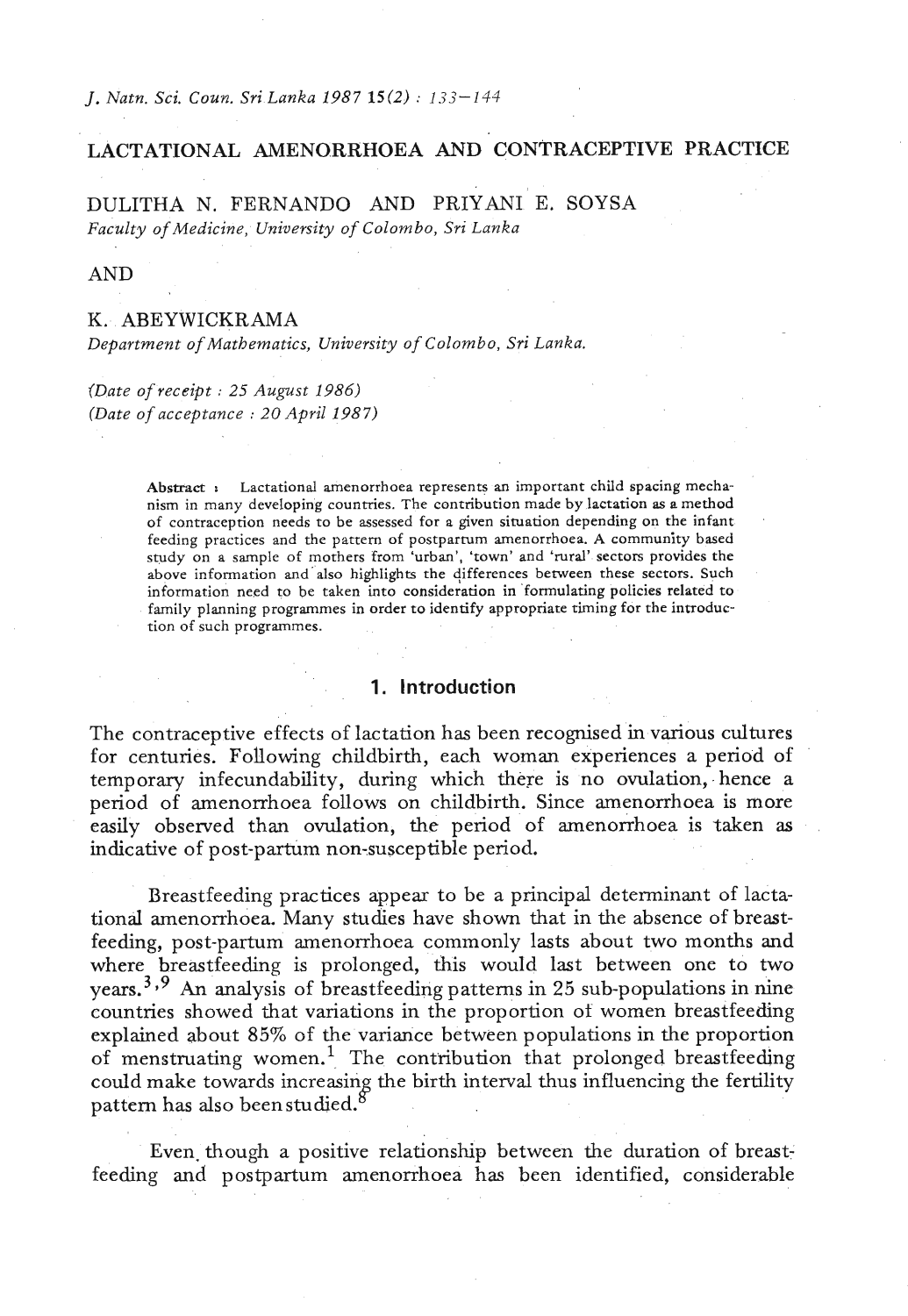differences in the patterns have been observed between countries as well as 134 Dulitha N. Fernando, Priyani E. Soysa and K. Abeywickrama<br>differences in the patterns have been observed between countries as well as<br>within countries.<sup>10</sup> Differences in the frequency of suckling<sup>4</sup> and the nutri-<br>ti tional status of the women have been identified as likely contributory factors.<sup>7</sup>

For an individual woman, the reliability of using breastfeeding per se as a method of family planning, remains doubtful. As the average duration of breastfeeding in many communities decline, family planning programmes need to pay emphasis on providing contraception before an unwanted pregnancy occurs.

## 2. Materials **and** Methods.

**A** cross-sectional study to identify infant feeding practices was carried out in A cross-sectional study to identify inflant reeding practices was carried out in twelve of the twenty four districts of Sri Lanka. Approximately 70% of the population of Sri Lanka reside in the districts included in the st

Thirty study areas from each of the three sectors ie. urban, town and rural, were identified using the technique of "probability proportional to size" sampling, using the data available from the Census. From each of these areas, one study cluster was identified randomly. From each of these clusters, thirty children whose ages were one year and below, on the day of the interview were identified, thus including approximately 900 motherchild pairs from each of the three sectors.

The information was collected using an interviewer administered precoded questionnaire, which was pre-tested and modified prior to use in the survey. Part I of the questionnaire contained information related to the household while Parts 11 and 111 contained information related to the infant feeding practices and those on the mother (which included data on menstruation and contraceptive practices).

**A** group of family health workers were trained to collect the mfonnation. Field supervisors were responsible for cross-checking the data **at**  the field level and in supervising the work of the field investigators. All questionnaires were checked manually as well as edited using computer ' facilities.

## **3.** 'Results

Majority of women initiated breastfeeding as shown in Table 1. The data on infant feeding was obtained by questioning the mother as to the feeding of the child on the day preceeding the interview, thus minimising recall error. Even though the majority of women initiated breastfeeding, most mothers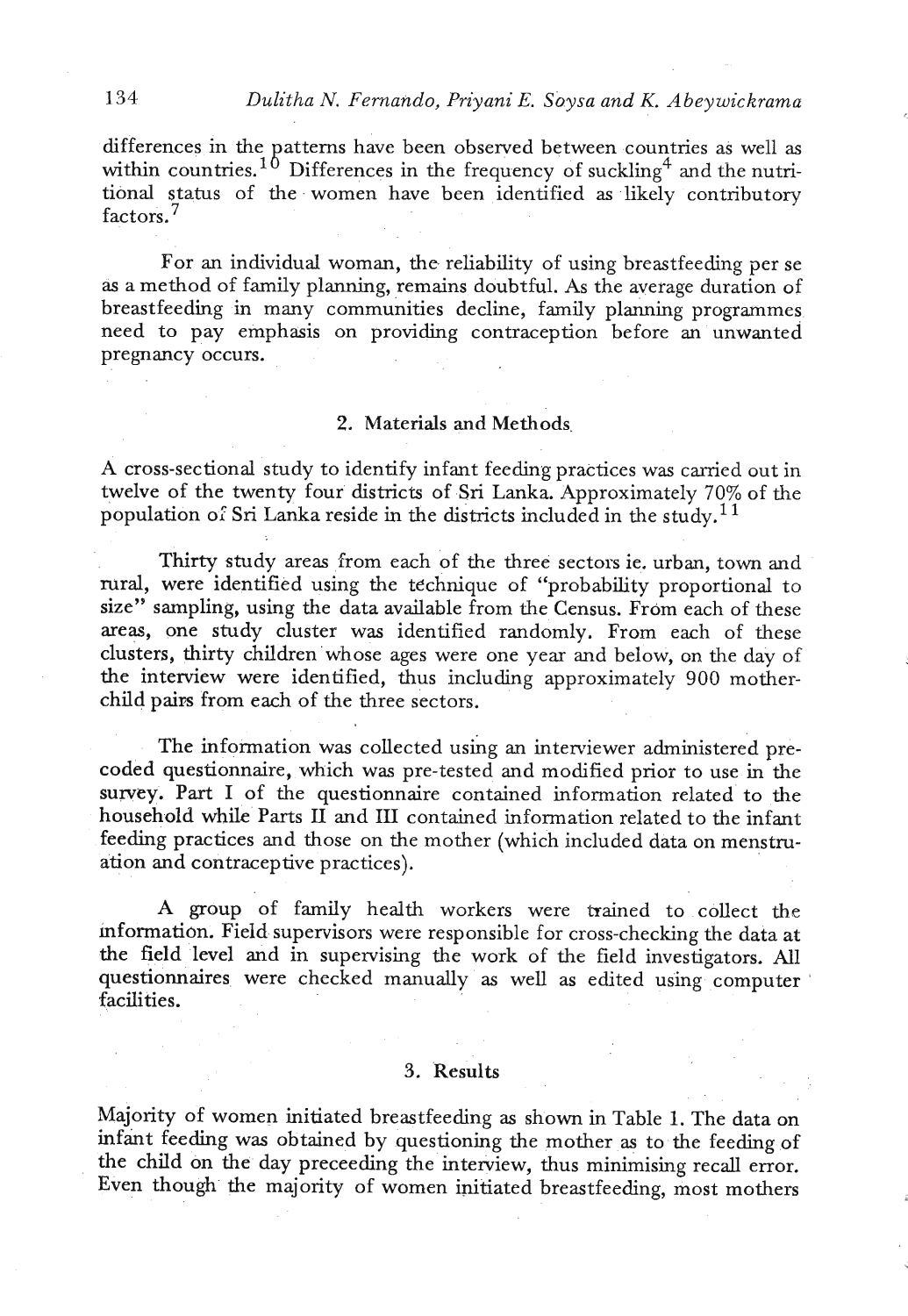### *Locational amenorrhoea and contraception*

|                         |             | Number of Mothers |             |
|-------------------------|-------------|-------------------|-------------|
|                         | Urban       | Town              | Rural       |
| Initiated breastfeeding | 892 (98.0%) | 896 (98.0%)       | 901 (99.0%) |
| Not initiated -         |             |                   |             |
| due to "no milk"        | $7(0.9\%)$  | $4(0.4\%)$        | $3(0.3\%)$  |
| mother's illness        | $3(0.3\%)$  | $5(0.5\%)$        |             |
| child's illness         | $1(0.1\%)$  | $2(0.2\%)$        |             |
| other reasons           | $4(0.4\%)$  | $2(0.2\%)$        | $1(0.1\%)$  |
| No information          | $3(0.3\%)$  | $3(0.3\%)$        | $2(0.2\%)$  |
| Total                   | 910 (100%)  | 912 (99.6%)       | 907 (99.6%) |

### Table 1. Initiation of Breast Feeding

included "other milks" specially powdered milk, in the feeding of their children, early in infancy. Table **2** shows that by the age of three *(3)* months, *55%* of urban, *53%* of town and 40% of rural mothers had introduced powdered milks. Data related to menstruation obtained from the mothers do include a certain amount of recall even though the maximum period of recall was one year. In 92% of the interviews, the mothers responded to this question thus improving the quality of this information.

The proportion of women in whom menstruation had returned, was studied in relation to the breastfeeding pattern (Table **3).** In each sector, the proportion of women in whom menstruation had returned was significantly higher among those who had discontinued breastfeeding.

The age of the child is an important factor that influences the pattern of feeding as well as the return of menstruation, hence was taken into consideration in further analysis (Table 4). It is observed that for **aU** age groups, the proportion of women in whom menstruation has returned was comparatively higher among the group that had stopped breastfeeding. The exception to this observation is that made for the younger age groups in the 'Town' and 'Rural' sectors, the likely reason being the very small number of women who had stopped breastfeeding, in these age groups. It is seen that as the age of the child increases, the magnitude of the difference between the two groups decline. This is specially marked from 7 - 8 months onwards.

The family planning acceptance pattern was studied in relation to the 'return' of menstruation (Table 5). A total of 22 mothers out of 2665 in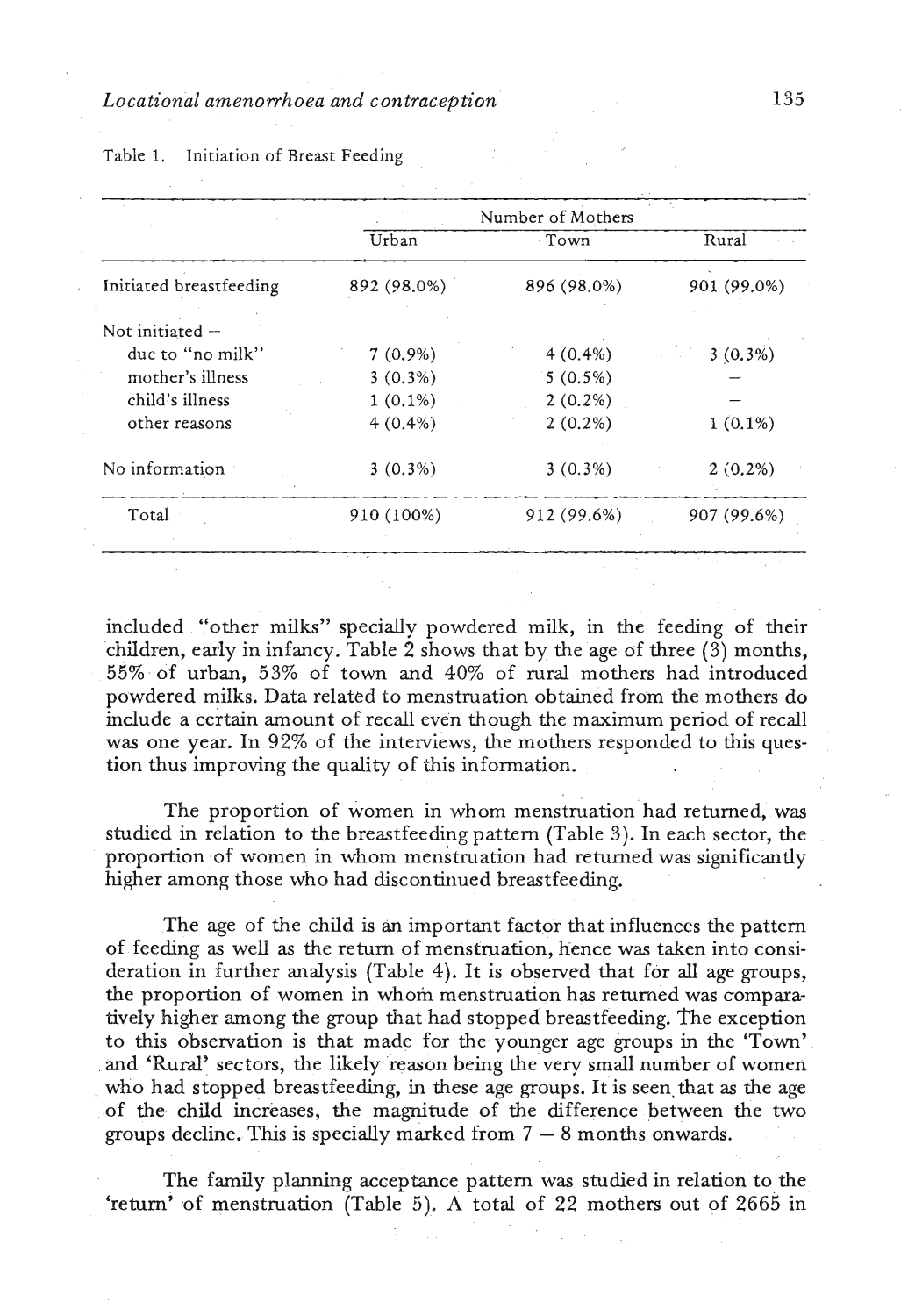|                          |              |                            |                         |                       | $\mathbf{Age}$ |                | ð             | Child         | Ħ.              | Months          |                 |                 |                |                 |
|--------------------------|--------------|----------------------------|-------------------------|-----------------------|----------------|----------------|---------------|---------------|-----------------|-----------------|-----------------|-----------------|----------------|-----------------|
|                          | $\circ$      | $\overline{\phantom{a}}$ . | $\mathbf{\hat{z}}$      | $\tilde{\phantom{0}}$ | 4              | S              | $\circ$       | $\tau$        | $\infty$        | $\sim$          | $\overline{10}$ | $\Xi$           | 12             | Total           |
|                          |              |                            |                         |                       |                |                |               |               |                 |                 |                 |                 |                |                 |
| % exclusively breast fed |              |                            |                         |                       |                |                |               |               |                 |                 |                 |                 |                |                 |
| Urban                    | 86           | 66                         | $\overline{61}$         | 45                    | 42             | 32             | 24            | 29            | $\overline{21}$ | 16              | 20              | 20              | $\circ$        | $\frac{4}{4}$   |
| Town                     | 92           | 66                         | 65                      | 47                    | 43             | 26             | 26            | 29            | 25              | 24              | 26              | 17              | $\circ$        | 43              |
| Rural                    | 94           | 87                         | 72                      | 60                    | $\delta$       | 46             | 49            | 47            | 48              | $\ddot{4}$      | 38              | $\overline{32}$ | $\overline{c}$ | 58              |
| % on 'mixed' feeding     |              |                            |                         |                       |                |                |               |               |                 |                 |                 |                 |                |                 |
|                          |              |                            |                         |                       |                |                |               |               |                 |                 |                 |                 |                |                 |
| Urban                    | $10$         | 34                         | $\overline{\mathbf{3}}$ | $\frac{4}{4}$         | 39             | 41             | 42            | 52            | 52              | $\frac{3}{3}$   | 43              | 30              | $50\,$         | $30^{\circ}$    |
| Town                     | $\infty$     | 30                         | $\overline{31}$         | $\overline{37}$       | 42             | 50             | 46            | $\frac{3}{3}$ | 47              | $\overline{40}$ | 40              | 46              | $50\,$         | 38              |
| Rural                    | 4            | 12                         | 28                      | 38                    | 34             | 38             | $\frac{9}{4}$ | 47            | 43              | 47              | 42              | 50              | $\delta$       | 34              |
|                          |              |                            |                         |                       |                |                |               |               |                 |                 |                 |                 |                |                 |
| % on formula only        |              |                            |                         |                       |                |                |               |               |                 |                 |                 |                 |                |                 |
|                          |              |                            |                         |                       |                |                |               |               |                 |                 |                 |                 |                |                 |
| Urban                    | 4            | ∘                          | یم                      | $\mathbf{1}$          | 18             | $\frac{26}{5}$ | 33            | 19            | $\frac{46}{5}$  | 49              | 37              | 50              | $50\,$         | 26              |
| Town                     | $\circ$      | 4                          | S                       | 16                    | n              | 24             | 28            | 38            | 28              | 36              | 34              | $\overline{57}$ | $\frac{1}{5}$  | $\overline{19}$ |
| Rural                    | $\mathbf{z}$ | −                          | $\circ$                 | $\sim$                | $\circ$        | 17             | S             | $\circ$       | Ö               | $\circ$         | $\overline{20}$ | 18              | $\overline{c}$ | $\infty$        |

136

Dulitha N. Fernando, Priyani E. Soysa and K. Abeywickrams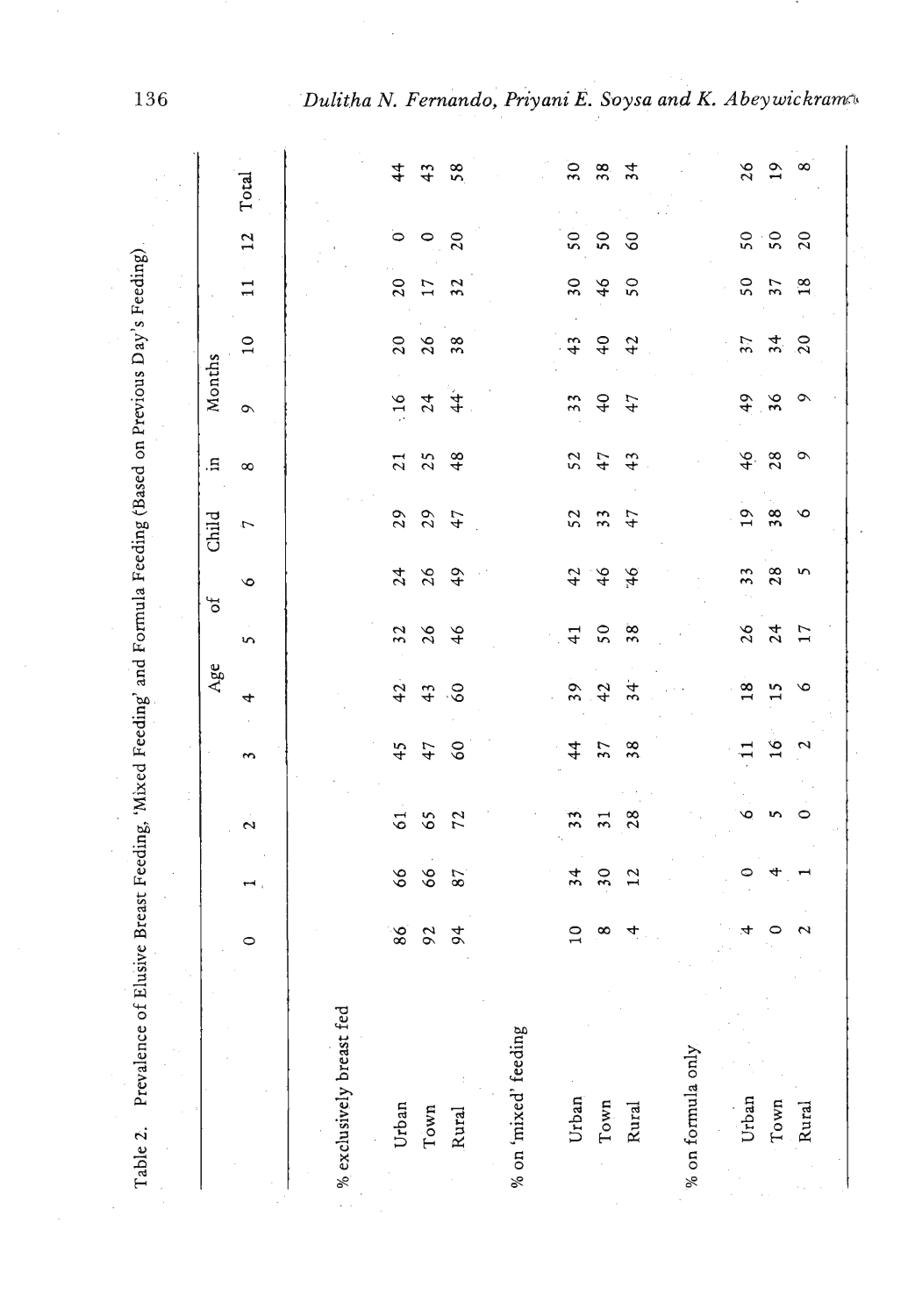Table 3. Pattern of amenorrhoea in relation to breastfeeding practices.

#### A. URBAN

|               |       | Yes | No.                  | Total |
|---------------|-------|-----|----------------------|-------|
| Breastfeeding | Yes   | 399 | 278                  | 677   |
|               | No    | 183 | 17                   | 200   |
|               | Total | 582 | 295                  | 877   |
|               |       |     | No information $-33$ |       |

B. TOWN

# Menstruation Returned

 $x^2 - 37.1$ , df - 1, p < 0.001

Menstruation Returned

| Yes    | No. | Total |
|--------|-----|-------|
| 394    | 331 | 725   |
| 148    | 23  | 171   |
| $-542$ | 354 | 896   |
|        |     |       |

No information  $-16$ 

 $x^2$  – 59.8, df – 1, p < 0.001

C. RURAL

Breastfeeding

Breastfeeding Yes

| Yes   |
|-------|
| N٥    |
| Total |

No Total

## Menstruation Returned

| Yes | No. | Total |
|-----|-----|-------|
| 341 | 481 | 822   |
| 52  | 15  | 67    |
| 393 | 496 | 889   |

No information - 18<br> $x^2 - 32.6$ , df - 1, p < 0.001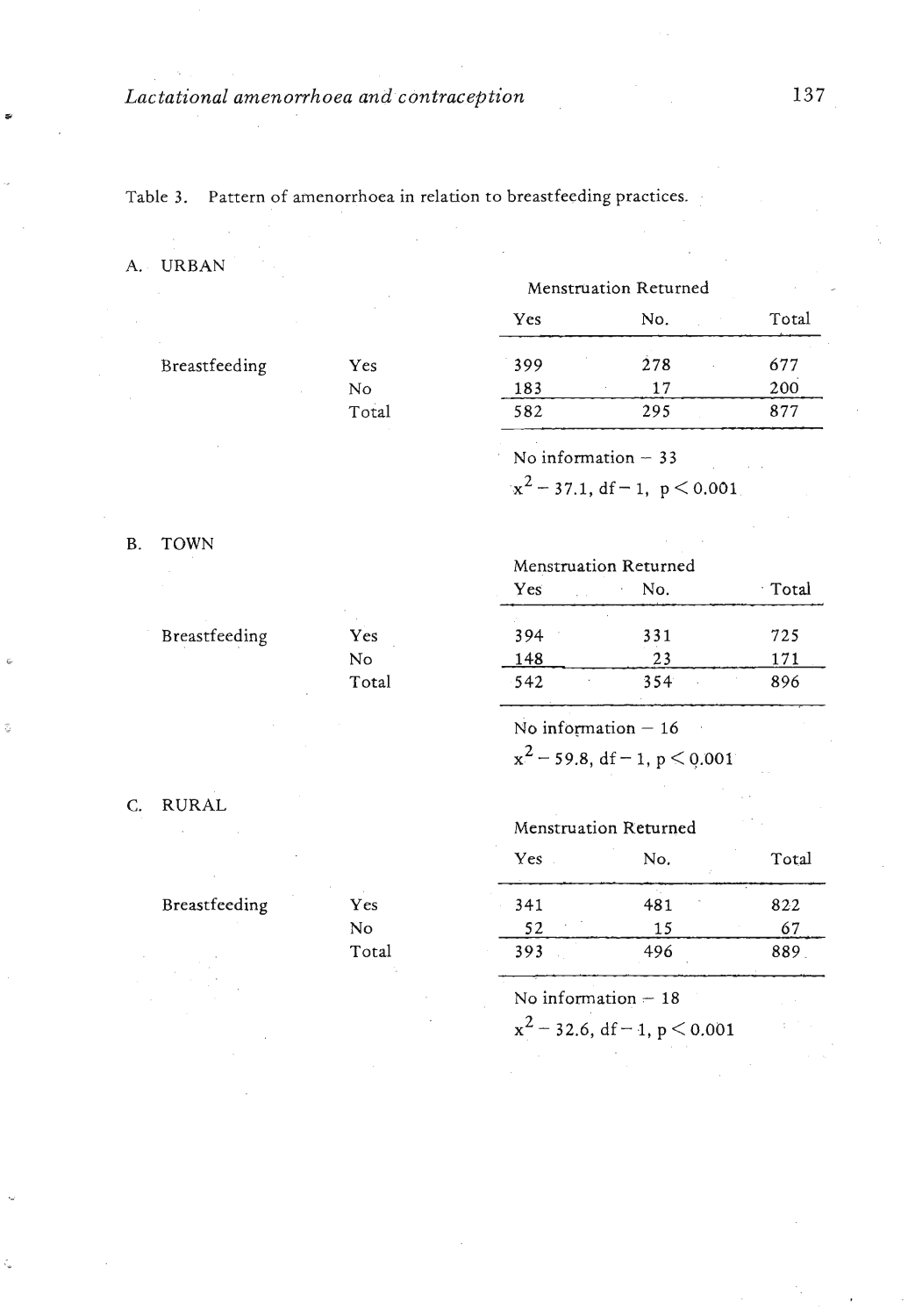| 100<br>60<br>63<br>100<br>61<br>$\frac{50}{50}$<br>6042<br>93<br>4<br>$70$<br>42<br>$\frac{0}{20}$<br>91<br>52<br>completed<br>2 months<br>Less than<br>89<br>37<br>$\frac{1}{2}$<br>$22$<br>$35$<br>% of women in whom<br>has returned<br>menstruation<br>$Group\;I^*$ Group $II^*$<br>Group II*<br>Group II*<br>Group I*<br>Group I*<br><b>JRBAN</b><br><b>RURAL</b><br>TOWN |  |               |          |          |           | Age of child in completed months |                  |            |
|--------------------------------------------------------------------------------------------------------------------------------------------------------------------------------------------------------------------------------------------------------------------------------------------------------------------------------------------------------------------------------|--|---------------|----------|----------|-----------|----------------------------------|------------------|------------|
|                                                                                                                                                                                                                                                                                                                                                                                |  |               |          |          |           |                                  |                  | Total      |
|                                                                                                                                                                                                                                                                                                                                                                                |  | ∘             |          | $\infty$ | ۰         | $\overline{10}$                  |                  |            |
|                                                                                                                                                                                                                                                                                                                                                                                |  |               |          |          |           |                                  |                  |            |
|                                                                                                                                                                                                                                                                                                                                                                                |  |               | 68       |          |           | $\frac{8}{3}$                    |                  |            |
|                                                                                                                                                                                                                                                                                                                                                                                |  | $89$ $51$     |          | 92<br>78 | 88<br>89  |                                  | 100<br>88        | 92<br>59   |
|                                                                                                                                                                                                                                                                                                                                                                                |  |               |          |          |           |                                  |                  |            |
|                                                                                                                                                                                                                                                                                                                                                                                |  | 100           | 957      |          | $83^{8}$  | 88<br>76                         | 66               |            |
|                                                                                                                                                                                                                                                                                                                                                                                |  |               |          | 76<br>69 |           |                                  |                  | 87<br>54   |
|                                                                                                                                                                                                                                                                                                                                                                                |  |               |          |          |           |                                  |                  |            |
|                                                                                                                                                                                                                                                                                                                                                                                |  | $100$<br>$51$ | 80<br>63 | 864      | 100<br>51 | 92<br>60                         | $\frac{100}{73}$ | $78$<br>41 |
|                                                                                                                                                                                                                                                                                                                                                                                |  |               |          |          |           |                                  |                  |            |
|                                                                                                                                                                                                                                                                                                                                                                                |  |               |          |          |           |                                  |                  |            |

 $* -$  Group of mothers in whom breastfeeding has been discontinued.  $-$  Group of mothers in whom breastfeeding has been discontinued.

.<br>\*

\* \* - Group of mothers who continued 'exclusive' breastfeeding or 'mixed' feeding. - Group of mothers who continued 'exclusive' breastfeeding or 'mixed' feeding.  $*$ 

138

Table 4. Percentage of women in whom menstruation has returned

Table 4. Percentage of women in whom menstruation has returned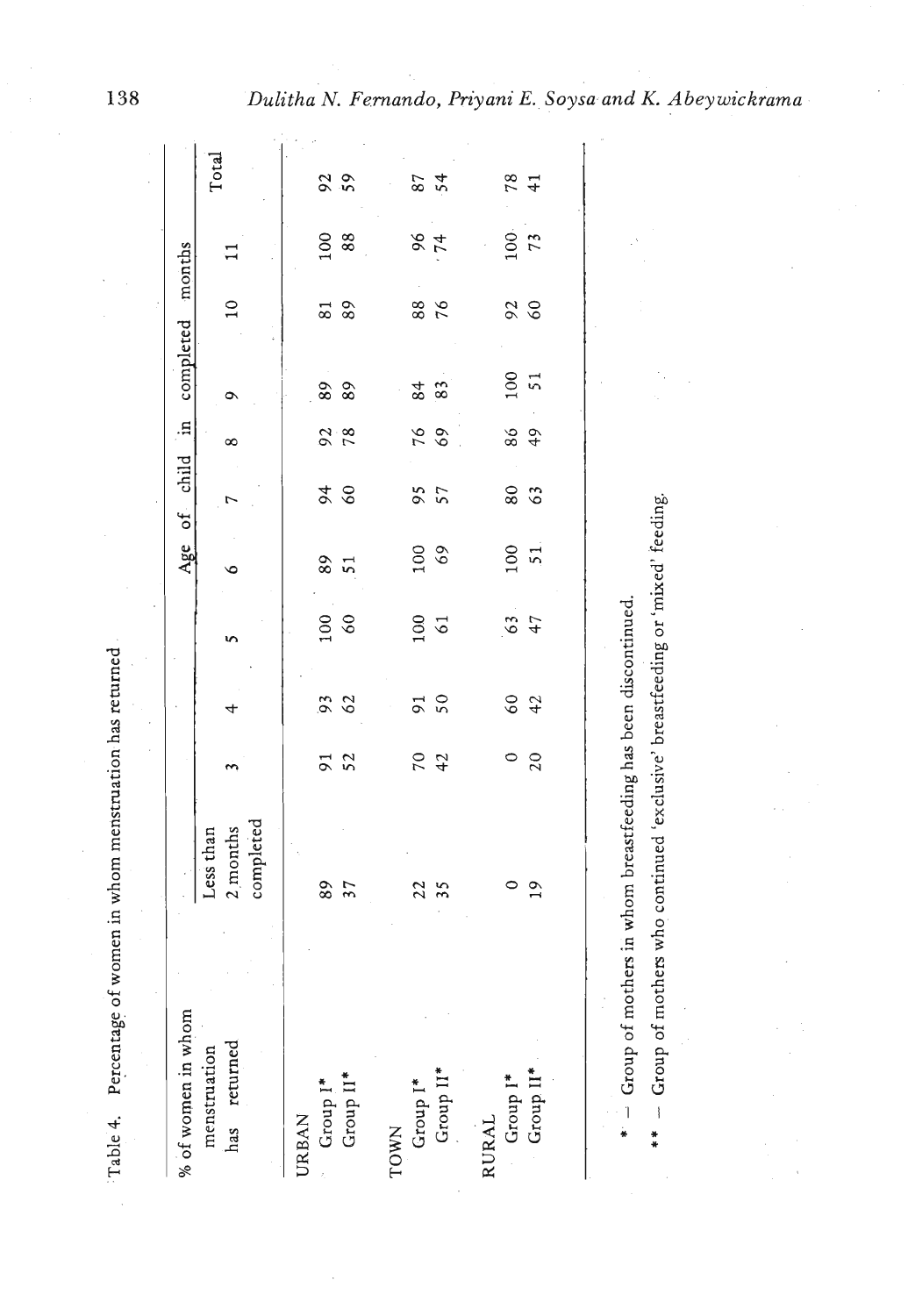| Sector                 |         | URBAN                                                                                           | TOWN              |                                   | RURAL        |                       |                     | TOTAL                 |
|------------------------|---------|-------------------------------------------------------------------------------------------------|-------------------|-----------------------------------|--------------|-----------------------|---------------------|-----------------------|
|                        |         | Menstruation                                                                                    | Menstruation      |                                   | Menstruation |                       | Menstruation        |                       |
| Practicing a FP method |         | Returned Not Returned                                                                           |                   | Returned Not Returned             |              | Returned Not Returned |                     | Returned Not Returned |
|                        |         |                                                                                                 |                   |                                   |              |                       |                     |                       |
| Yes                    | 262(45) | 73(25)                                                                                          | 207(38)           | 70(20)                            | 118(30)      | 98(20)                | 587(39)             | 241(21)               |
| $\frac{1}{2}$          | 308(54) | 218(74)                                                                                         | 329(61)           | 281(80)                           | 269(69)      | 395(80)               | 906(60)             | 894(78)               |
| Pregnant               | 7(1)    | 4(1)                                                                                            | 4(1)              | 1(0)                              | (1)          | 2(0)                  | 15(1)               | 7(0)                  |
|                        |         |                                                                                                 |                   |                                   |              |                       |                     |                       |
| Total                  |         | 577(100) 295(100)                                                                               | 540(100) 352(100) |                                   | 391(100)     | 495(100)              | 1508(100) 1142(100) |                       |
|                        |         |                                                                                                 |                   |                                   |              |                       |                     |                       |
|                        |         |                                                                                                 |                   | (Percentage given in parentheses) |              |                       |                     |                       |
|                        |         | * Mothers from whom the relevant information was not available were excluded from the analysis. |                   |                                   |              |                       |                     |                       |
|                        |         |                                                                                                 |                   |                                   |              |                       |                     |                       |

Lactational amenorrhoea and contraception

139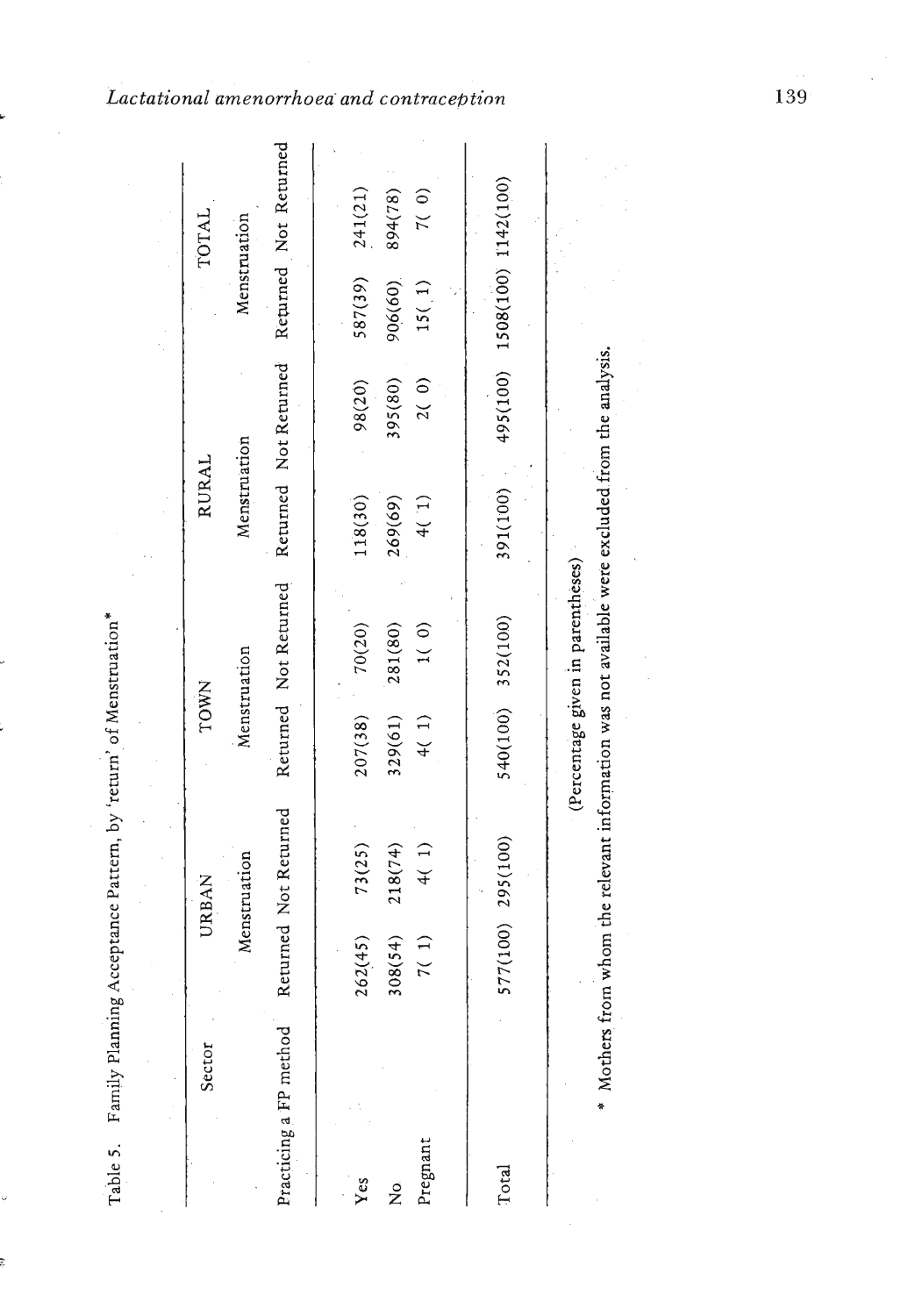whom the information was available i.e. 0.8% were pregnant at the time of the interview. One third of this group had got pregnant before menstruation resumed.

In the total sample, **21%** of the group of women in whom menstruation had not returned, had adopted a method of family planning compared to **39%** among the group in whom menstruation had returned. Comparatively higher proportions of women in the urban sector had accepted a method of contraception.

In this sixdy, the practice of the following methods of contraception were inquired into *i.e.* surgical methods (male and female) loop, pills, IUCD, Injectables, Condom, safe period and other natural methods. Such information was available from 76% of the group of women who were practicing a method of family planning. Table **6** shows that the commonest methods adopted were the surgical methods and the 'natural' methods. Of the women in whom menstruation had not returned, 58% had adopted a surgical method compared to **24%** among the group'in whom menstruation had returned. Inappropriateness of the use of hormonal methods and natural methods was indicated by the comparatively lower proportion of women in whom menstruation had not returned, who practiced these methods.

| Method of                      |           | Menstruation | Total     |
|--------------------------------|-----------|--------------|-----------|
| Contraception                  | Returned  | Not returned |           |
| Oral contraceptives            | 79(18)    | 13(6)        | $-92(14)$ |
| <b>IUCD</b>                    | 41(9)     | 12(6)        | 53(8)     |
| Sterilization                  |           |              |           |
| $\therefore$ (male and female) | 108(24)   | 114(58)      | 222(35)   |
| Injections                     | 47(11)    | 8(4)         | 55(9)     |
| Condom                         | 59(13)    | 26(13)       | 85(13)    |
| Safe period and other          |           |              |           |
| 'natural' methods.             | 108 (24)  | $24(12)$ .   | 132(21)   |
| Total                          | 442 (100) | 197 (100)    | 639 (100) |

Table *6.* Practice of contraceptive methods in relation to the status of menstruation.

(Percentage given in parentheses)

### 4. Discussion

This study provides some information on the pattern of lactational amenorrhoea among a group of **Sri** Lankan women. However, the study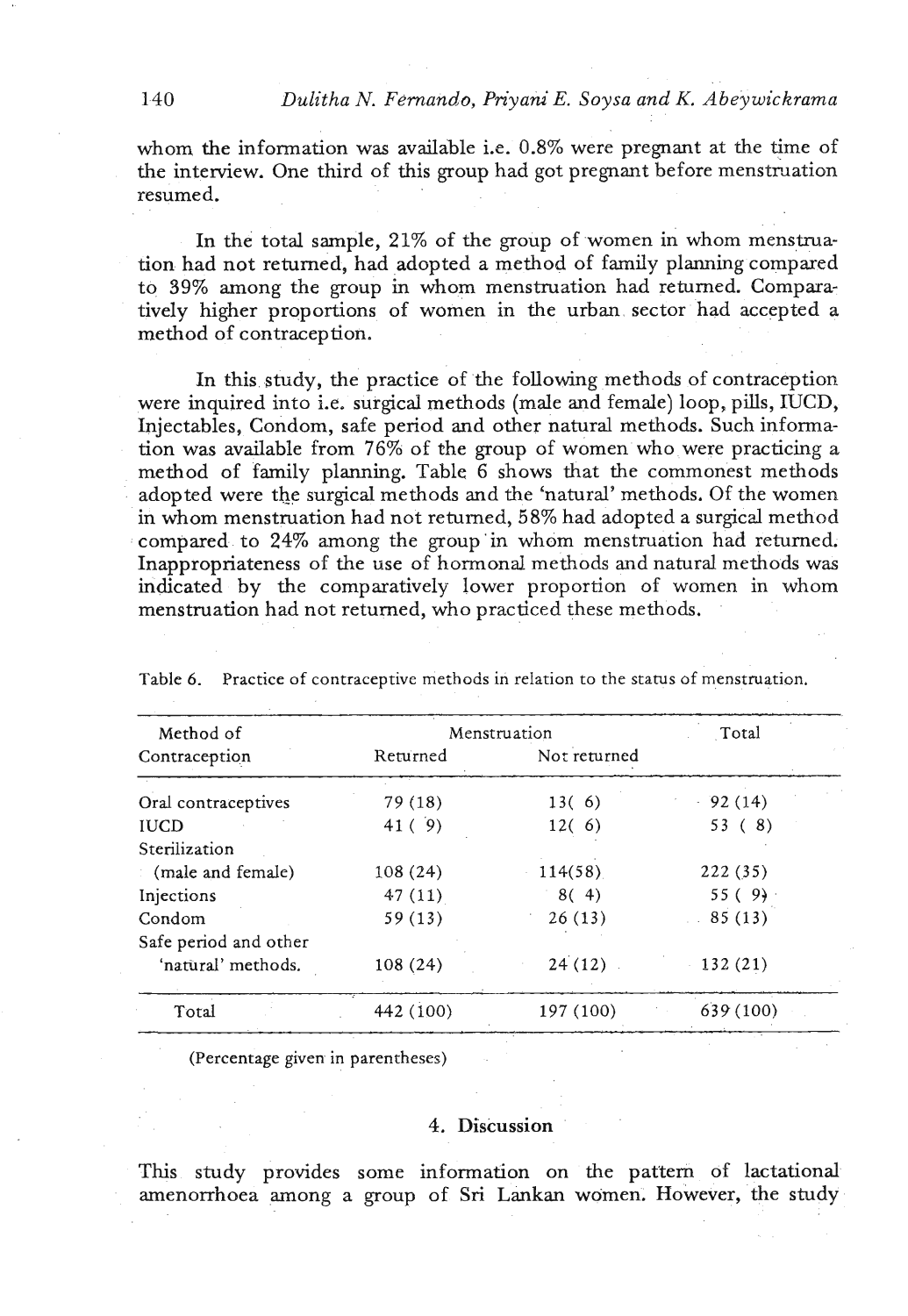## *Lactational amenorrhoea and contraception 141*

cannot be considered a national level study, but is based on the information available from a representative sample of women with children under one year of age, living in twelve of the 24 districts of Sri Lanka, where 70% of the population reside.

The WHO collaborative study<sup>13</sup> carried out in eight countries showed that among the non-breastfeeding (NBF) women,  $80 - 100\%$  were menstruating by  $3 - 4$  months postpartum. In this study, comparable proportions were observed among mothers from the 'Urban' and 'Town' sectors. Valid conclusions cannot be drawn as the number of women belonging to the 'NBF' group in the 'Rural' sector is very small.

Among the 'breastfeeding' (BF) group, wider variations were observed in the proportion of women in whom menstruation has returned by  $3 - 4$ months. They ranged from 1% in rural India to 57% among the 'urban' group in Ethiopia.<sup>13</sup> The observations made in this study compare well with those made in the 'Urbanised' areas of the countries included in the WHO collaborative study.

Thq frequency and intensity of suckling is thought to influence the duration of infecundity.<sup>12</sup> From the point of view of ensuring adequate child growth, it is necessary to stress the need to introduce complementary foods using locally available foods, as the child grows older. Introduction of such feeding practices is likely to reduce the frequency of suckling, thus influencing prolactin levels, milk production and eventually ovulation. The differences in the proportion of women who had menstruated, between BF & NBF groups becme smaller as the age of the child increases. This observation is likely to be due to the reduction of frequency of suckling among the older infants.

Even though a very high proportion of mothers did commence breastfeeding, most mothers did introduce formula milks and other complementary foods in early infancy. This information has important policy implications regarding family planning programmes, as it is necessary that such a program should be developed so as to provide contraception before **an**  unwanted pregnancy occurs. Such decisions involve the identification of a specific time when infant suckling patterns change considerably, which may be an appropriate time to start contraception.

Absence of menstruation does not mean the absence of ovulation and it has been observed in the WHO study that up to 10% of the mothers who had got pregnant at the time of the interview had conceived before menstruation resumed. Only 0.8% of women in the present study had got pregnant at the time of the interview, among whom a third had conceived before menstruation returned, thus indicating the need for the early introduction of family planning programmes.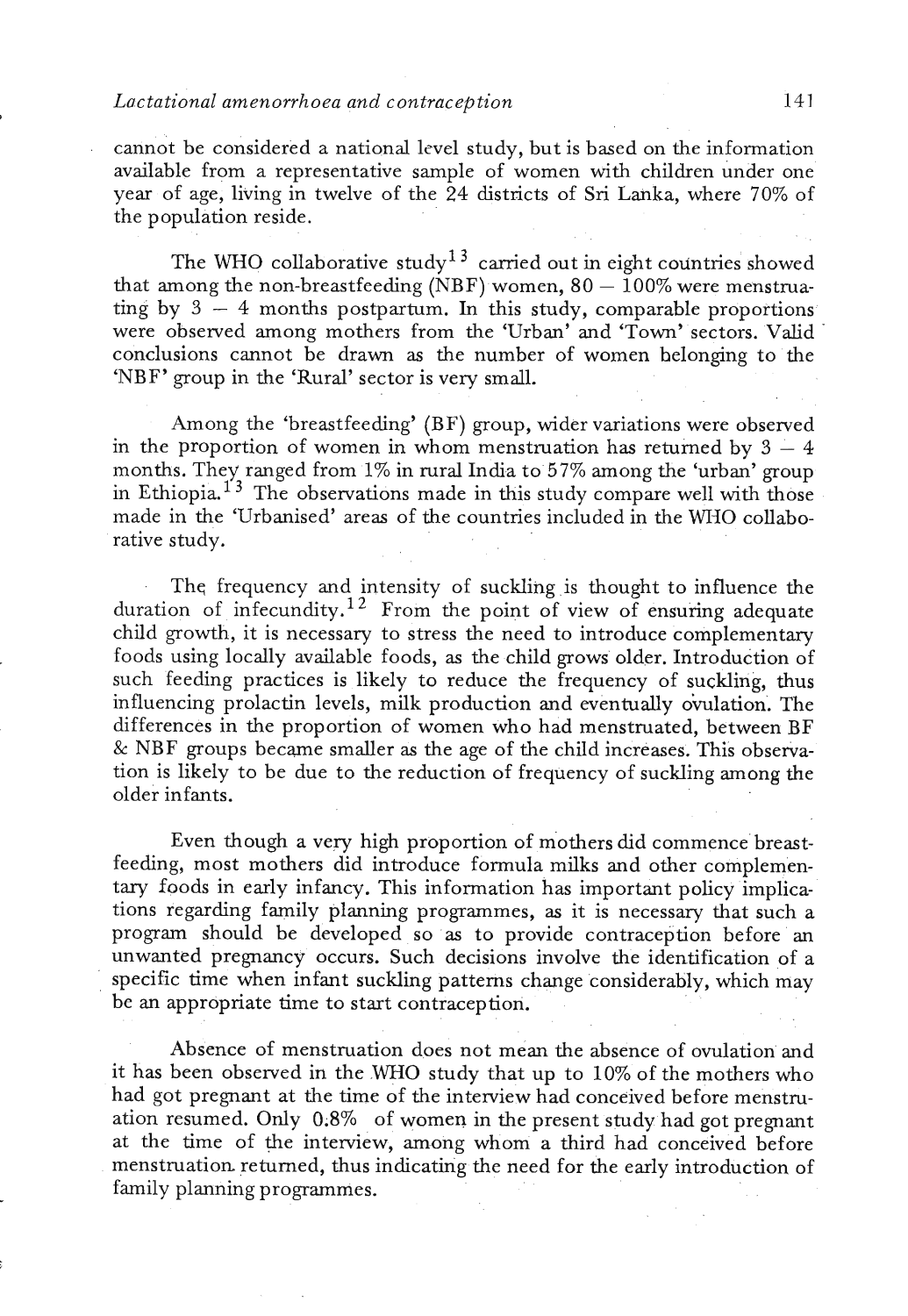**142** *Dulitha N. Fernando, Priyani E. Soysa and K. Abeywickrama* 

Different views have been expressed as to the timing of a programme to promote contraceptive practices. Jeliffe<sup> $6$ </sup> suggested that technical family planning methods need to be introduced on a community basis not later than about two months prior to the usual time of return of menses which need to be known for a particular situatiofi. The concensus at the meeting of the World Health Organization and US National Research Council<sup>14</sup> was that contraception should be initiated at a time when a quarter to one half of the lactating women resume menses. In view of the relevance of food supplementation, Howie<sup>5</sup> observes that if the time at which food supplementation is to be introduced could be clearly defined, then it may be possible to **link** such a change with the start of contraception or change from a less effective method to a more effective method.

**Taking** the above views into consideration, from the data available in the present study it could be suggested that emphasis on family planning programmes should be made from about 4 months post-partum.

Another main area of concern are the methods of contraception that needs to be encouraged during lactation. Non-hormonal methods are generally preferred during this period. *<sup>93</sup>*

It is necessary for **all** health workers to be aware of the link between infant feeding practices and maternal fecundity. This is of special importance as studies have shown that some categories of health workers are often misinformed about breastfeeding practices.2 They should be able to use relevant information to identify mothers who need protection and should be able to recommend appropriate methods of contraception.

## Acknowledgement

The financial support provided by the World Health Organization for this study is gratefully acknowledged.

The authors wish to thank the Director Generd of Health Services, Professor of Paediatrics, University of Peradeniya, Professor of Paediatrics, University of Ruhuna, Director, National Institute of Health Sciences, Chief Medical Officer of Health, Colombo Municipality and many members of their staff for their assistance during the study.

### **References**

1. **BILLEWICZ,** W.Z. (1979) J, *Biosoc. Sci. 11* : 141-151.

**2. BURGESS,** A.P. (1980) J. *Trop.* Pediatr. *26 (5)* : 168-171.